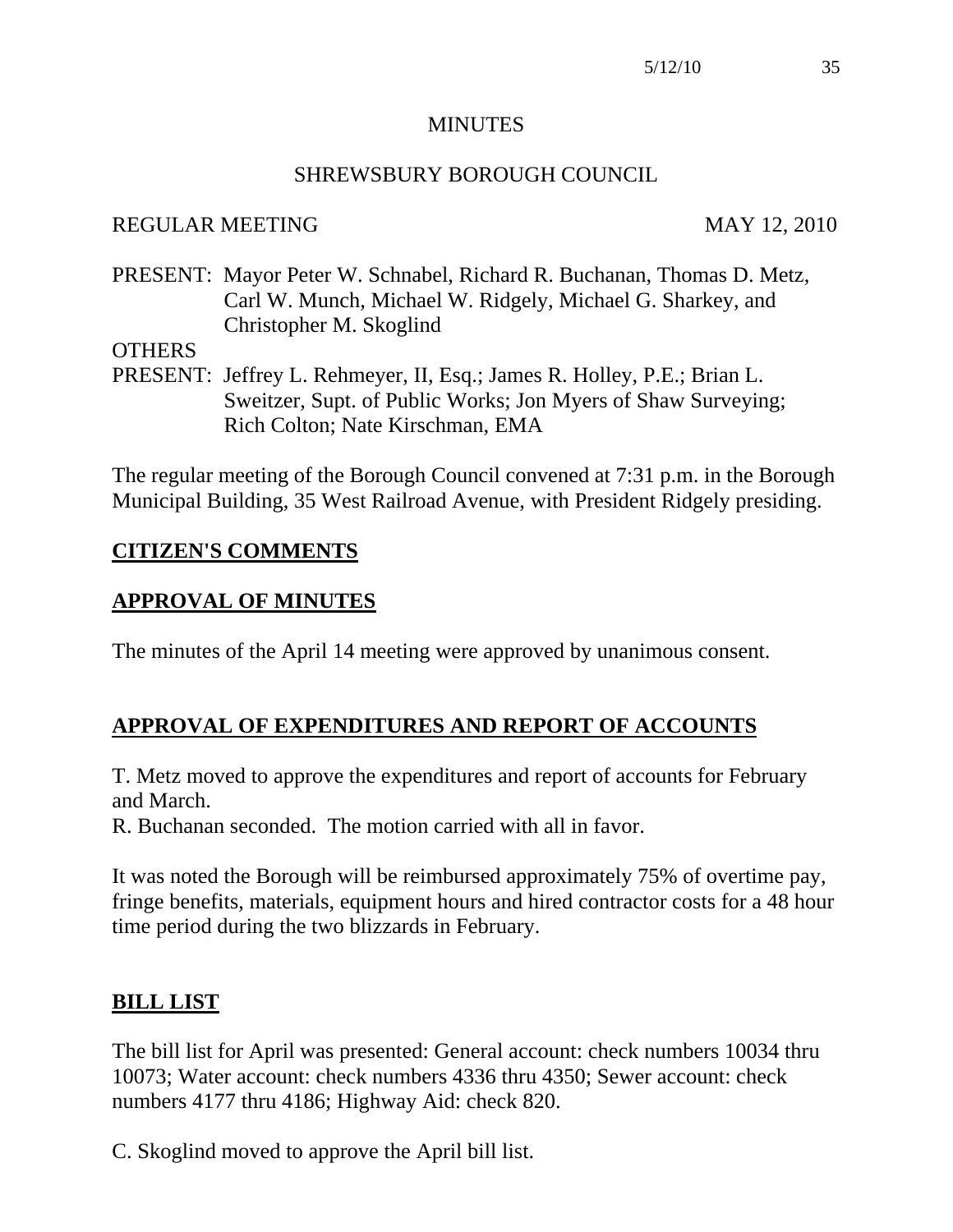R. Buchanan seconded. The motion carried with all in favor.

## **PAYROLL REGISTER**

C. Skoglind moved to approve the April 5 and 19 payroll registers.

M. Sharkey seconded. The motion carried with all in favor.

## **SUBDIVISION AND LAND DEVELOPMENT BUSINESS**

McCleary Final Subdivision Plan #2010-1 to subdivide the house from the remaining acreage, 25-A Plank Road

The Planning Commission recommended approval of the plan contingent on the pins being set (Rich Colton verified the pins are set), submission of the planning module, payment of all fees, and the Uniform Parcel Identification numbers being added to the plan.

C. Skoglind moved that the Secretary be authorized to sign the Planning Waiver for a Non-Building lot.

T. Metz seconded. The motion carried with all in favor.

C. Skoglind moved to approve the plan based on the Planning Commission's comments.

R. Buchanan seconded. The motion carried with all in favor.

Eng. Holley will record the plan within 90 days.

## **Southern Regional Police Report** – Richard R. Buchanan

The police commission received a letter of complaint from Glen Rock Borough Council regarding an incident involving Chief Childs that the personnel committee is investigating. The newest officer injured himself during bike patrol training. The police department participated in a County-wide DUI check in the first block of East Forrest Avenue and 16 citations were issued for various reasons.

### **Codes Enforcement**

**Water & Sewer** – Richard R. Buchanan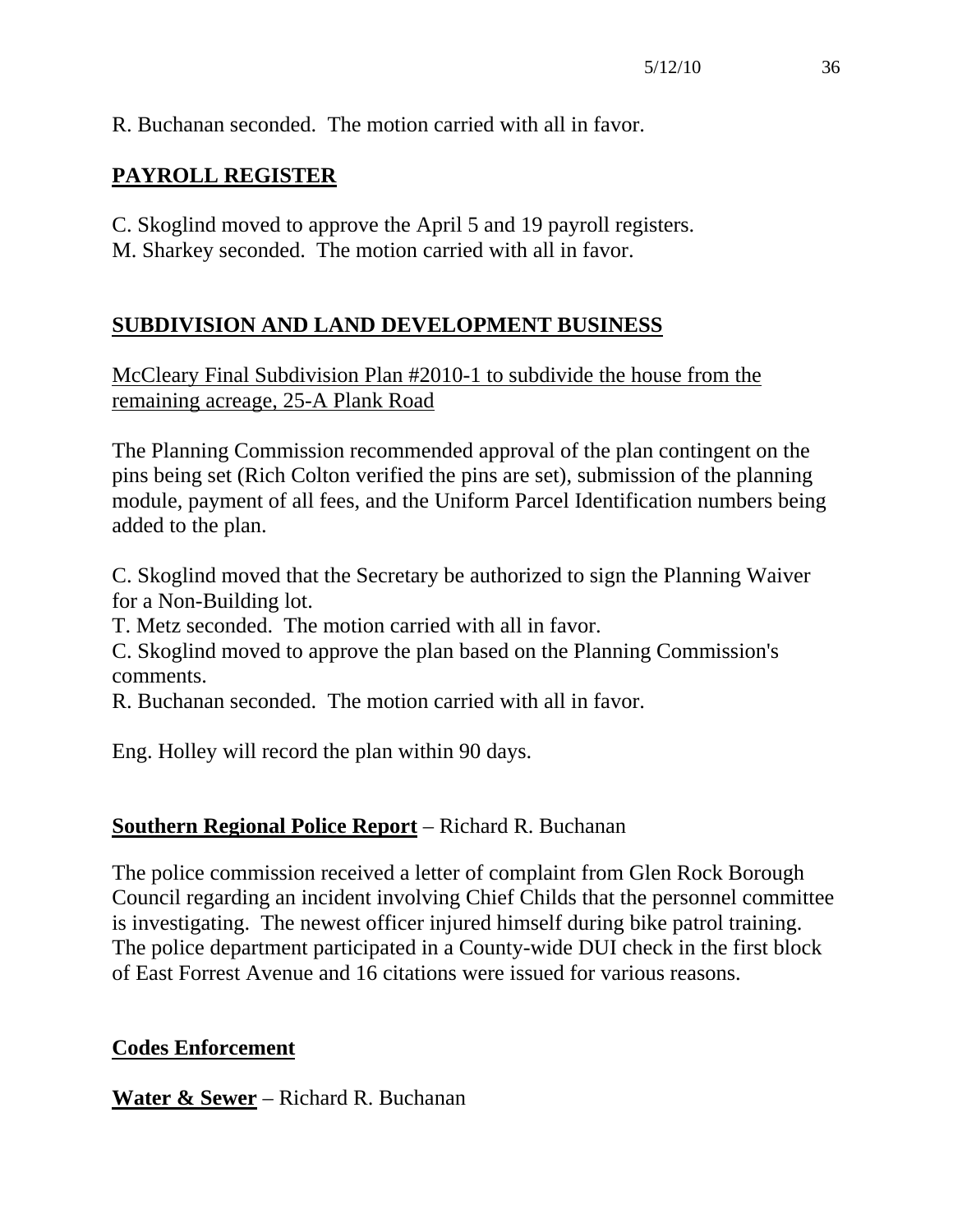## Letter to DEP

Buck sent a letter to DEP regarding the Deer Creek evaluation from changing the classification to a cold water stream and how that would impact our current and future rate of withdrawals from our wells and if the change would not allow a sewage treatment plant to be built in Tolna. Shrewsbury Township took offense to the letter and a response was sent to each Council member. We have yet to hear from DEP.

# Sewer Bill for 1270 E. Tolna Road

The pipes were re-installed and a final use and occupancy permit was given the last week of March so sewer billing will resume as of April 1. A meter needs to be installed so the resident can receive a metered bill rather than a flat rate bill. The Secretary called and left a message for the property owner today.

## Windy Hill Bridge Replacement

Since PennDOT is replacing the bridge near the Deer Creek Pump Station, the Borough needs to relocate a portion of the sewer line and a manhole so they don't interfere with the project. Kinsley's price is \$54,000.00 compared to Eng. Holley's estimate of \$36,000.00 and Kinsley will not meet to discuss adjusting the price. PennDOT did not include this work in the bid but treated it as a change order. If the Borough put the work out for bid, it would be higher because the stream would have to be by-passed two times. M. Sharkey felt the work should be stopped so we could be included or bid the work out.

A letter will be sent to PennDOT with copies to Rep. Miller and Sen. Waugh asking why it wasn't included in the bid price and was allowed to be treated as a change order.

R. Buchanan moved to reluctantly accept the price of \$54,000.00, 25% of which will be reimbursed by PennDOT. C. Skoglind seconded. The motion carried with all in favor.

### Sewer Flows

The heavy rains have benefited our cost share at the treatment plant. We are at 36% of the plant flows and New Freedom Borough is at 62% in March. The 2009 sewer flow average was 631,000 gallons per day and April was 609,000 gallons per day. There are several leaks that will be fixed in the next couple of months.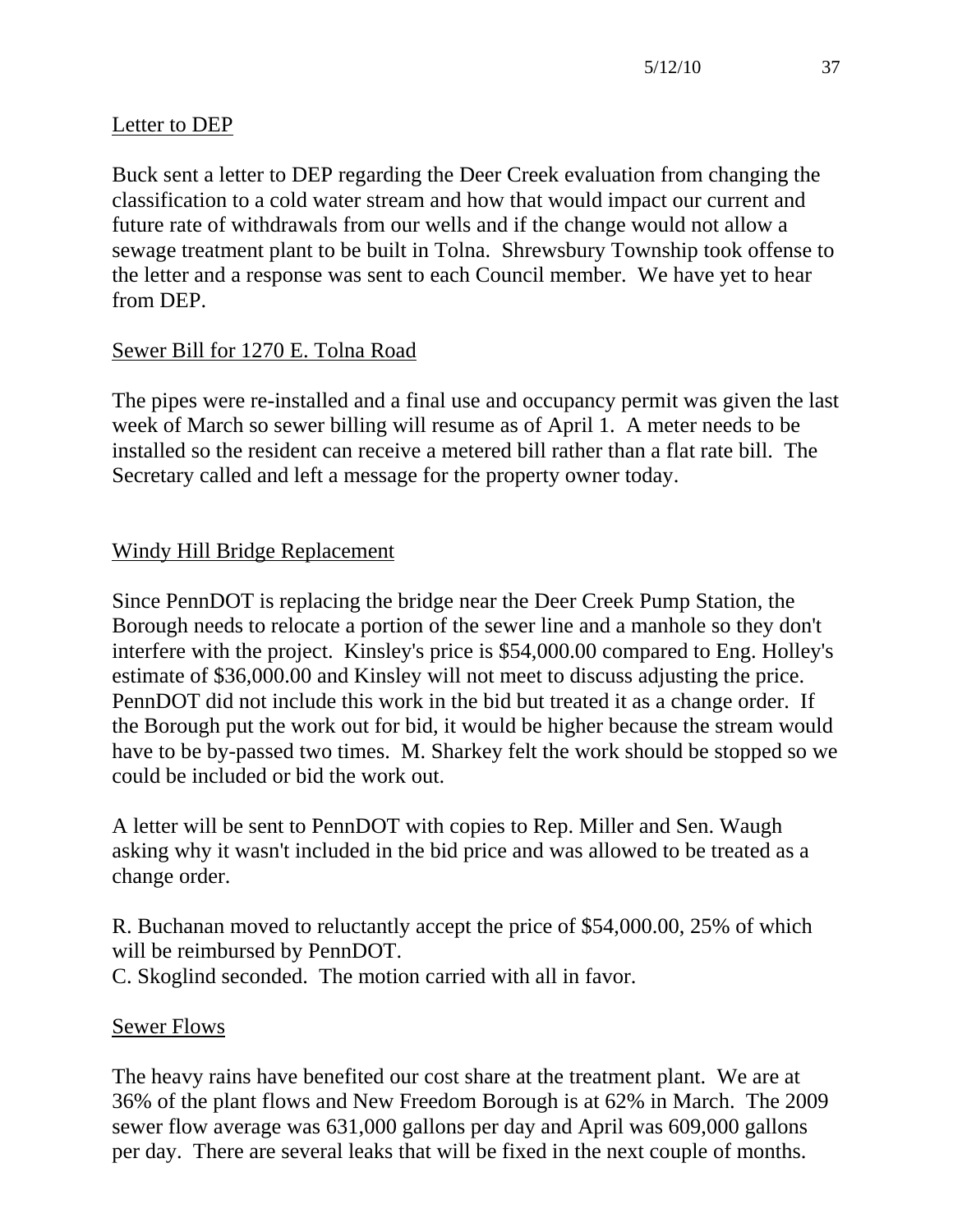#### **Autodialer**

The agreement was signed with One Call Now to provide autodialing service to satisfy the State's public notification requirements.

## **Public Roads & Lighting**

## **Public Lands & Buildings and Finance** – Christopher M. Skoglind

#### Scout House Pole Building

C. Skoglind prepared a project plan that included a list of pending Public Works Department projects. B. Sweitzer said his Department is not available to work on the scout house requirements until after July 4. M. Sharkey volunteered to be the project manager. C. Skoglind would like comments back by the next meeting to hopefully approve the plan and move forward. The Scouts should be at the next meeting.

Nate Kirschman said the radio club has a 60 foot aluminum antenna they would like to install at the new pole building. Radios would be installed and would be used by both the scouts and the radio club. Nate said the club needs to purchase the base and he needs a hole large enough to hold four cubic yards of concrete. Eng. Holley feels more trees will need to be removed and he will e-mail Nate a drawing of the site.

### **ENGINEER'S REPORT**

### Unopened Alley off of South Highland Drive

There is an unopened alley behind the homes starting with the vacant lot at the intersection of East Forrest Avenue and South Highland Drive and it was unclear who owns the land. Eng. Holley stated he has surveyed properties along East Forrest Avenue and the rear boundaries go up to the unopened alley, not to the center. It is unclear who owns the alleyway but it was the owner of the old subdivision plan for the land that's now the cemetery. The property owners that join this alleyway would have to get together and obtain quit-claim deeds to claim ownership of portions of the alleyway. It is a private matter.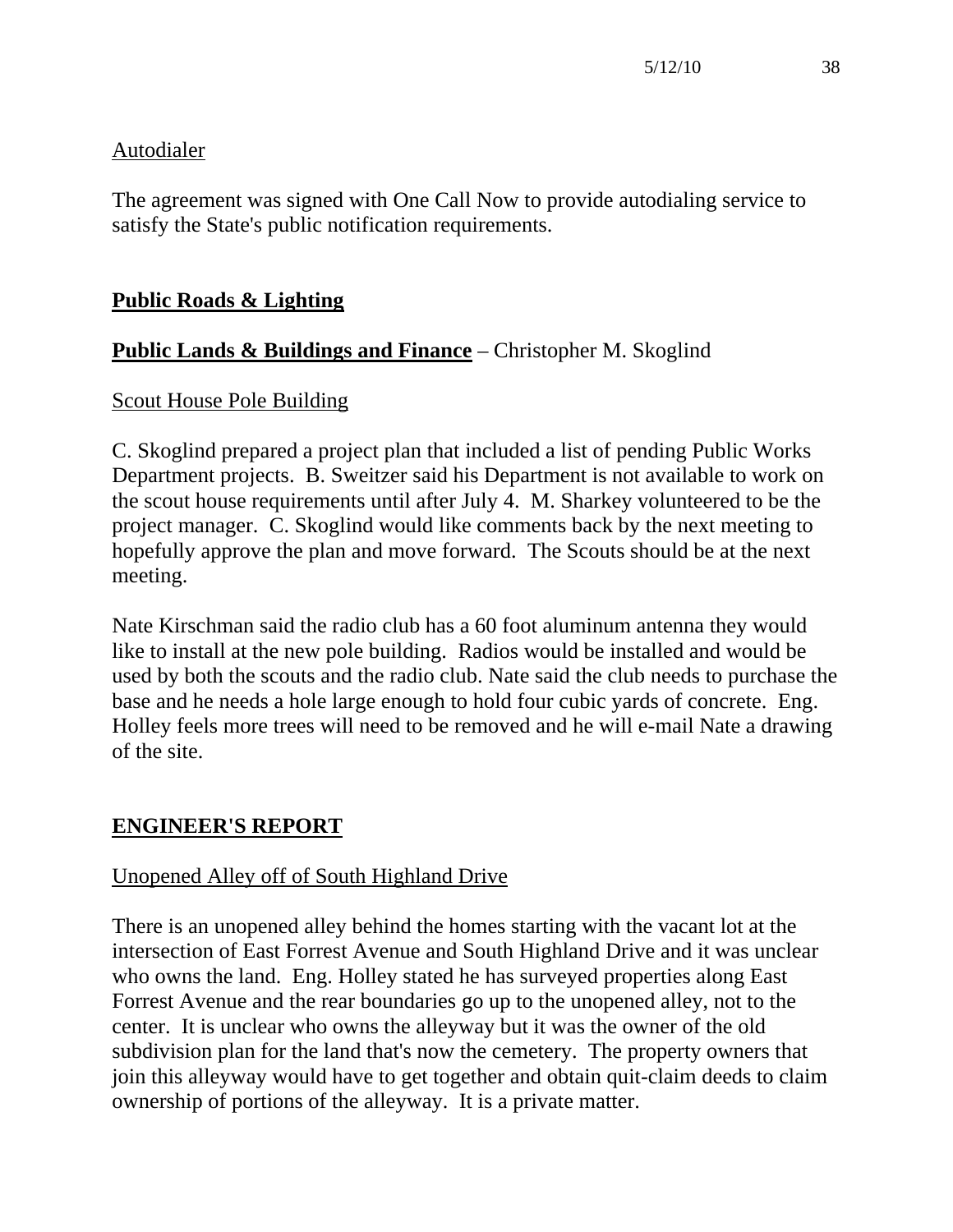#### Sewer Litigation

Eng. Holley stated his deposition will continue the first week of June.

## **SOLICITOR'S REPORT**

#### Wellhead Protection in Shrewsbury Township

The Township is looking to shift all responsibility arising out of the wellhead issues to the Borough probably through an intergovernmental agreement. Sol. Rehmeyer is checking which board can hear the issues. The Township is also asking for representation of two members on the wellhead protection committee.

#### Annual Renewal of Use Certificates

The draft ordinance prepared by Sol. Rehmeyer calls for annual inspections. The York County Planning Commissioners feel the zoning officer could inspect a property at any time. Sol. Rehmeyer's research indicates the zoning officer should have some cause to undertake an inspection. The cost involved will be passed on through the application fee. Council was asked to review the ordinance and decide how often the inspections should occur.

#### Shrewsbury Center Buffer

The amendment to the buffer easement agreement has been created and a drawing has been obtained from Kimco Realty as to what trees will and will not be replaced at 12 Fawn Drive. The agreement will be recorded and will carry through to future property owners.

#### 21 South Hill Street

An individual is interested in purchasing the property to be used to sell generators and asked if an employee could live in the apartment. The applicant will file an application with the Zoning Hearing Board.

### **Public Safety, Welfare and Personnel** – Thomas D. Metz

**Secretary's Report** – Cindy L. Bosley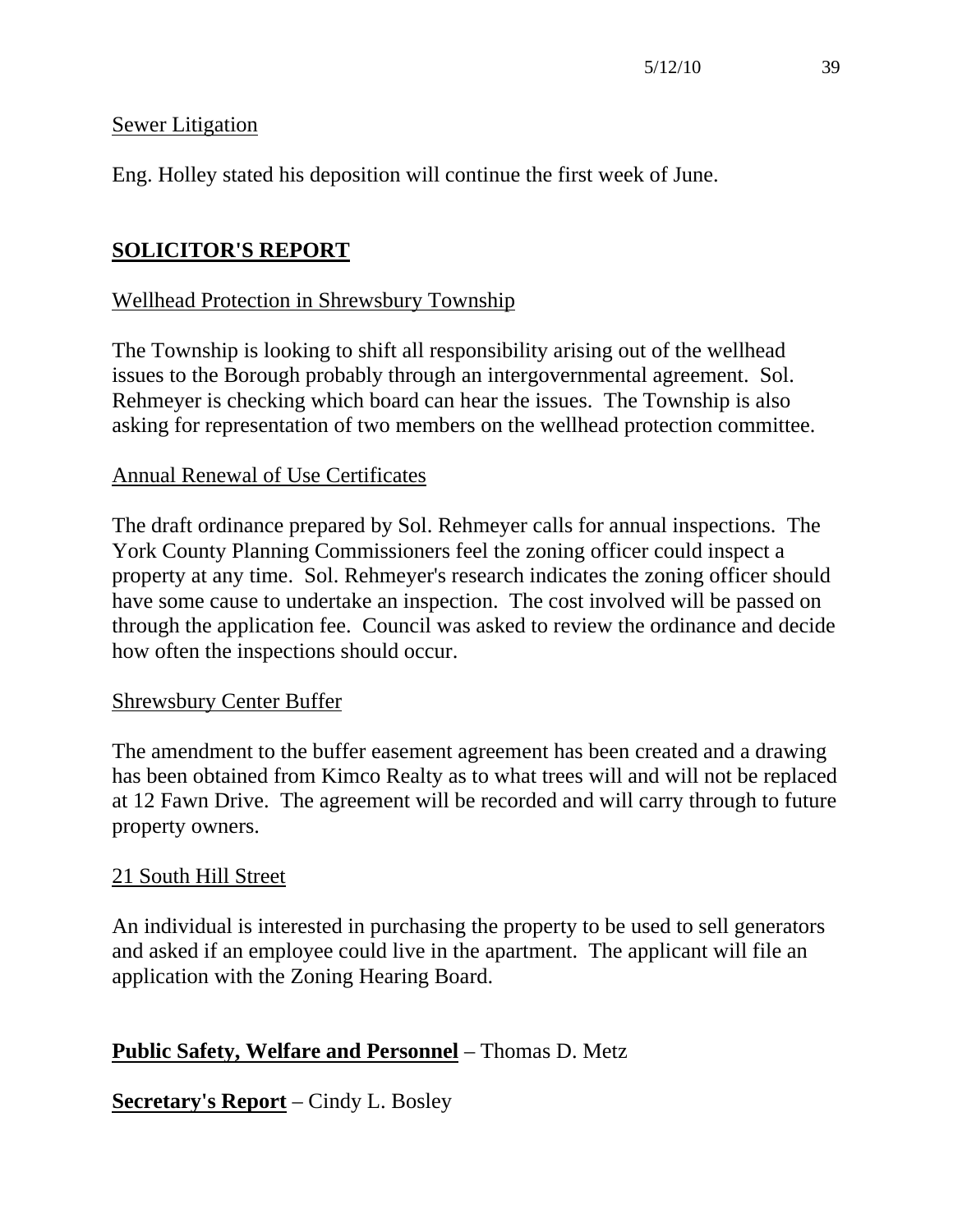#### Bank Signature Cards

New signature cards were signed prior to the meeting to add the new Council members as signers.

#### Cats Running at Large Complaint

A complaint was received from 44 Lisburn Avenue that the owner of 37 Lisburn Avenue is feeding cats and they are running at large, and damaging her property. Hemler, ACS has trapped cats and wildlife out at a cost of \$852.00 since 2009. When the property owner at 37 Lisburn Avenue sees Hemler's vehicle, he keeps the cats in so they don't get trapped.

Also, Hemler stops trapping when he traps wildlife as the complainant does not want to pay.

Sol. Rehmeyer was asked to send a letter to the owner of 37 Lisburn Avenue that he needs to either get rid of the cats or keep them confined.

## **York Area Tax Bureau** – Thomas D. Metz

Lois Kashner, Director of the Bureau, will be retiring as of December 31.

### **Subdivision, Land Development and Zoning**

### **Planning Commission/Regional Planning Commission**

### **UNFINISHED BUSINESS**

#### **NEW BUSINESS**

Issue Control Sheet

The sheet was reviewed and updated.

### **COMMUNICATIONS**

### **EXECUTIVE SESSION**

An executive session was called at 9:07 p.m. to discuss a police personnel issue. The meeting was reconvened at 9:25 p.m.